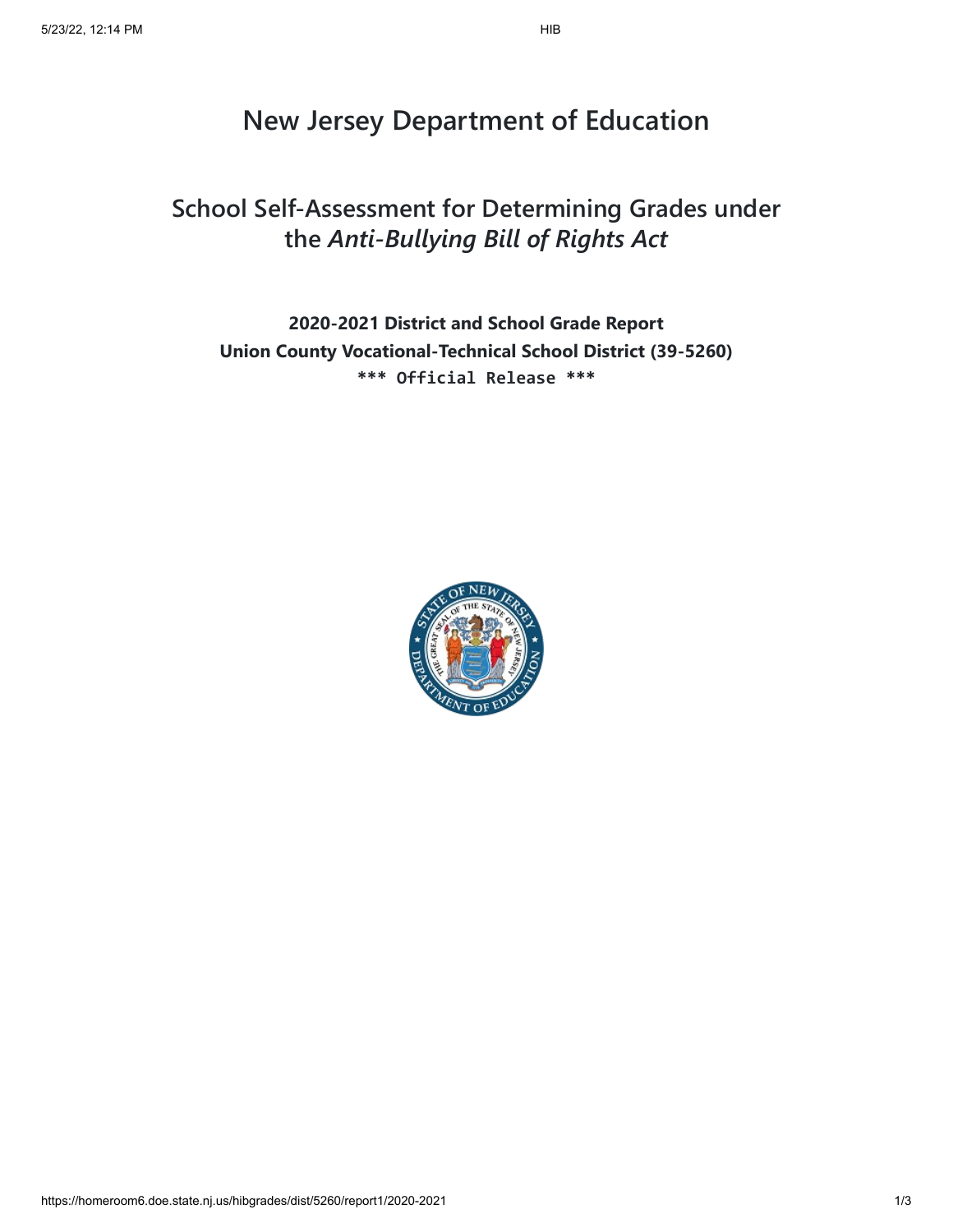# **District and School Grade Report 2020-2021**

# **\*\*\* Official Release \*\*\***

### **\*\*\* Official Release \*\*\***

# **District Grade: 76**

| <b>HIB Programs,</b><br><b>Approaches or</b><br>Other<br><b>Initiatives</b><br>$(MAX=15)$ | <b>Training on</b><br>the<br><b>BOE-Approved</b><br><b>HIB Policy</b><br>$(MAX=9)$ | <b>Other Staff</b><br><b>Instruction</b><br>and Training<br><b>Programs</b><br>$(MAX=15)$ | <b>Curriculum and</b><br><b>Instruction on HIB</b><br>and Related<br><b>Information and</b><br><b>Skills</b><br>$(MAX=6)$ | <b>HIB</b><br><b>Personnel</b><br>$(MAX=9)$ | School-Level<br><b>HIB Incident</b><br><b>Reporting</b><br><b>Procedure</b><br>$(MAX=6)$ | <b>HIB</b><br>Investigation<br><b>Procedure</b><br>$(MAX=12)$ | <b>HIB</b><br><b>Reporting</b><br>$(MAX=6)$ | School<br>Grade<br>$(MAX=78)$ |  |  |  |  |
|-------------------------------------------------------------------------------------------|------------------------------------------------------------------------------------|-------------------------------------------------------------------------------------------|---------------------------------------------------------------------------------------------------------------------------|---------------------------------------------|------------------------------------------------------------------------------------------|---------------------------------------------------------------|---------------------------------------------|-------------------------------|--|--|--|--|
| <b>Academy For Allied Health Sciences (020)</b>                                           |                                                                                    |                                                                                           |                                                                                                                           |                                             |                                                                                          |                                                               |                                             |                               |  |  |  |  |
| 13                                                                                        | 8                                                                                  | 14                                                                                        | 6                                                                                                                         | 8                                           | 5                                                                                        | 12                                                            | 6                                           | 72                            |  |  |  |  |
| <b>Academy For Information Technology (030)</b>                                           |                                                                                    |                                                                                           |                                                                                                                           |                                             |                                                                                          |                                                               |                                             |                               |  |  |  |  |
| 14                                                                                        | 9                                                                                  | 15                                                                                        | 5                                                                                                                         | 9                                           | 6                                                                                        | 12                                                            | 6                                           | 76                            |  |  |  |  |
| <b>Academy For Performing Arts (035)</b>                                                  |                                                                                    |                                                                                           |                                                                                                                           |                                             |                                                                                          |                                                               |                                             |                               |  |  |  |  |
| 15                                                                                        | 9                                                                                  | 15                                                                                        | 6                                                                                                                         | 9                                           | 6                                                                                        | 12                                                            | 6                                           | 78                            |  |  |  |  |
| <b>Union County Magnet High School (040)</b>                                              |                                                                                    |                                                                                           |                                                                                                                           |                                             |                                                                                          |                                                               |                                             |                               |  |  |  |  |
| 15                                                                                        | 9                                                                                  | 15                                                                                        | 6                                                                                                                         | 9                                           | 6                                                                                        | 12                                                            | 6                                           | 78                            |  |  |  |  |
| <b>Union County Tech (050)</b>                                                            |                                                                                    |                                                                                           |                                                                                                                           |                                             |                                                                                          |                                                               |                                             |                               |  |  |  |  |
| 15                                                                                        | 9                                                                                  | 13                                                                                        | 6                                                                                                                         | 9                                           | 6                                                                                        | 12                                                            | 6                                           | 76                            |  |  |  |  |
| Raymond J. Lesniak Experience, Strength, & Hope Recovery HS (300)                         |                                                                                    |                                                                                           |                                                                                                                           |                                             |                                                                                          |                                                               |                                             |                               |  |  |  |  |
| 15                                                                                        | 8                                                                                  | 15                                                                                        | 5                                                                                                                         | 9                                           | 6                                                                                        | 12                                                            | 6                                           | 76                            |  |  |  |  |
| Union County Career & Technical Institute (301)                                           |                                                                                    |                                                                                           |                                                                                                                           |                                             |                                                                                          |                                                               |                                             |                               |  |  |  |  |
| 14                                                                                        | 8                                                                                  | 15                                                                                        | 5                                                                                                                         | 9                                           | 6                                                                                        | 12                                                            | 6                                           | 75                            |  |  |  |  |